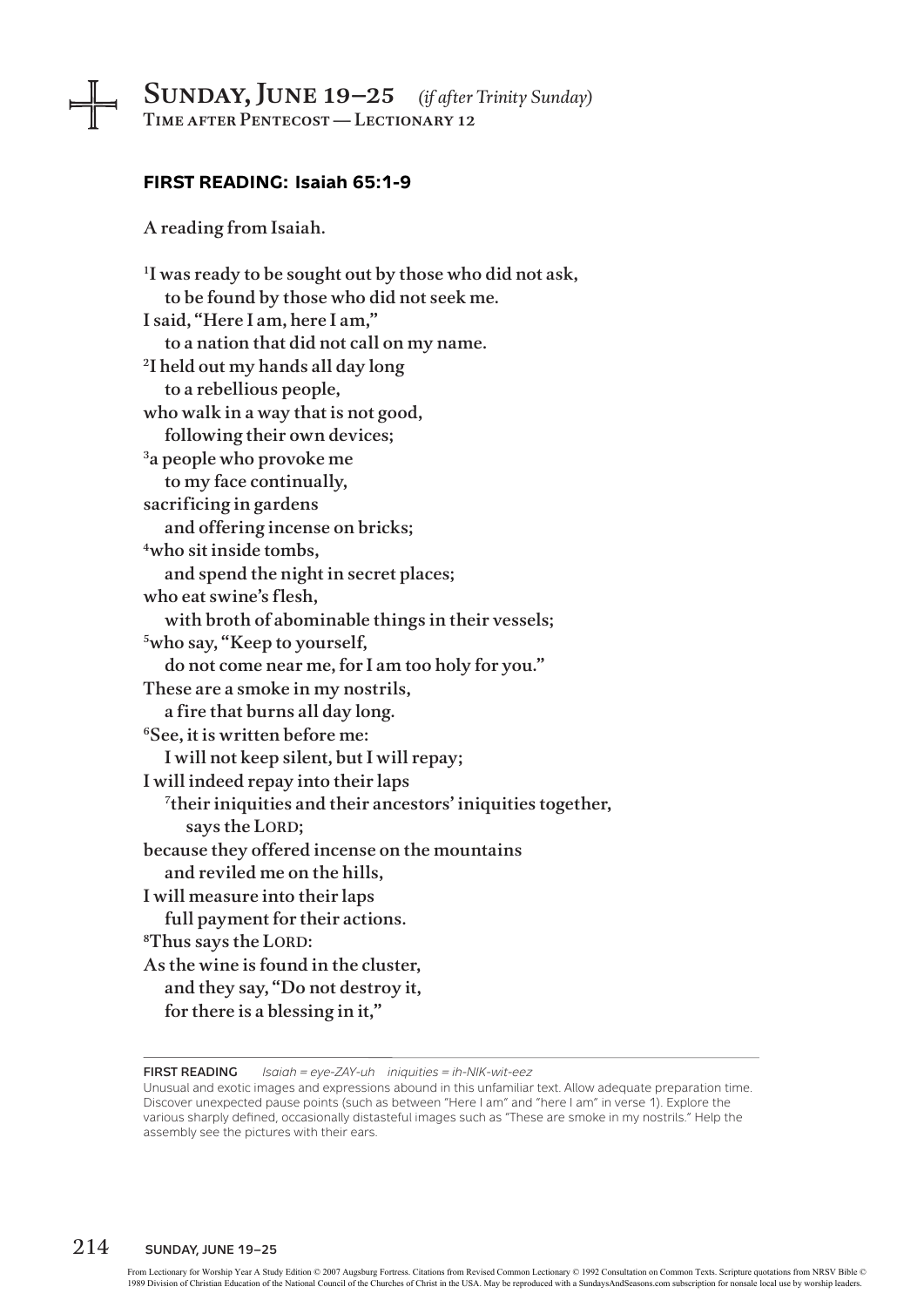so I will do for my servants' sake, and not destroy them all. 9I will bring forth descendants from Jacob, and from Judah inheritors of my mountains; my chosen shall inherit it, and my servants shall settle there.

The word of the Lord. *or* Word of God, word of life.

#### **PSALMODY: Psalm 22:19-28**

## **SECOND READING: Galatians 3:23-29**

A reading from Galatians.

23Now before faith came, we were imprisoned and guarded under the law until faith would be revealed. <sup>24</sup>Therefore the law was our disciplinarian until Christ came, so that we might be justified by faith. <sup>25</sup>But now that faith has come, we are no longer subject to a disciplinarian, <sup>26</sup>for in Christ Jesus you are all children of God through faith. <sup>27</sup>As many of you as were baptized into Christ have clothed yourselves with Christ. 28There is no longer Jew or Greek, there is no longer slave or free, there is no longer male and female; for all of you are one in Christ Jesus. 29And if you belong to Christ, then you are Abraham's offspring, heirs according to the promise.

The word of the Lord. *or* Word of God, word of life.

**Second Reading** *guh-LAY-shunz*

Few lessons match this one in its lovely simplicity. Help the assembly hear the hope. Repeated phrases such as "there is no longer" in verse 28 invite creative possibilities for delivery, but they must be well thought out, supportive of the text as a whole, and practiced.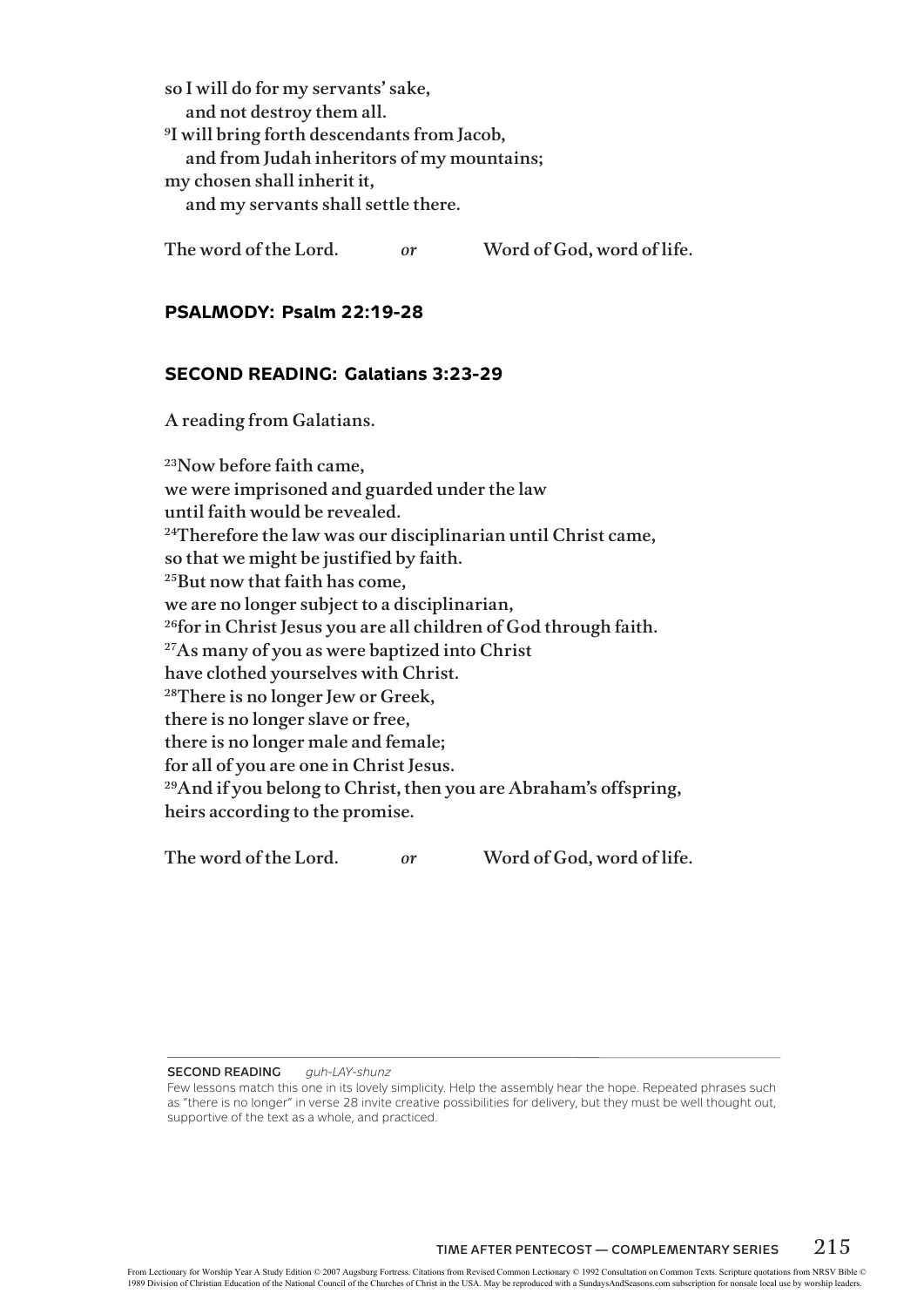## **GOSPEL: Luke 8:26-39**

The holy gospel according to Luke.

 $^{26}$ Then [Jesus and his disciples] arrived at the country of the Gerasenes, which is opposite Galilee.<br><sup>27</sup>As he stepped out on land, a man of the city who had demons met him. For a long time he had worn no clothes, and he did not live in a house but in the tombs. 28When he saw Jesus, he fell down before him and shouted at the top of his voice, "What have you to do with me, Jesus, Son of the Most High God? I beg you, do not torment me"— <sup>29</sup>for Jesus had commanded the unclean spirit to come out of the man. (For many times it had seized him; he was kept under guard and bound with chains and shackles, but he would break the bonds and be driven by the demon into the wilds.) <sup>30</sup>Jesus then asked him, "What is your name?" He said, "Legion"; for many demons had entered him. <sup>31</sup>They begged him not to order them to go back into the abyss.

 $32$ Now there on the hillside a large herd of swine was feeding; and the demons begged Jesus to let them enter these. So he gave them permission. <sup>33</sup>Then the demons came out of the man and entered the swine, and the herd rushed down the steep bank into the lake and was drowned.

34When the swineherds saw what had happened, they ran off and told it in the city and in the country. <sup>35</sup>Then people came out to see what had happened, and when they came to Jesus, they found the man from whom the demons had gone sitting at the feet of Jesus, clothed and in his right mind. And they were afraid. 36Those who had seen it told them how the one who had been possessed by demons had been healed. <sup>37</sup>Then all the people of the surrounding country of the Gerasenes asked Jesus to leave them; for they were seized with great fear. So he got into the boat and returned.

#### **Gospel** *Gerasenes = GEHR-uh-seenz*

A story carefully prepared and energetically told will engage the assembly, jolt them out of the script reprinted and inserted in the Sunday bulletin, and bring the faithful face to face with the demoniac. Do not hurry. Allow the chaos and terror of the scene to shape its telling. Bring similar energy to the final sentence of the gospel.